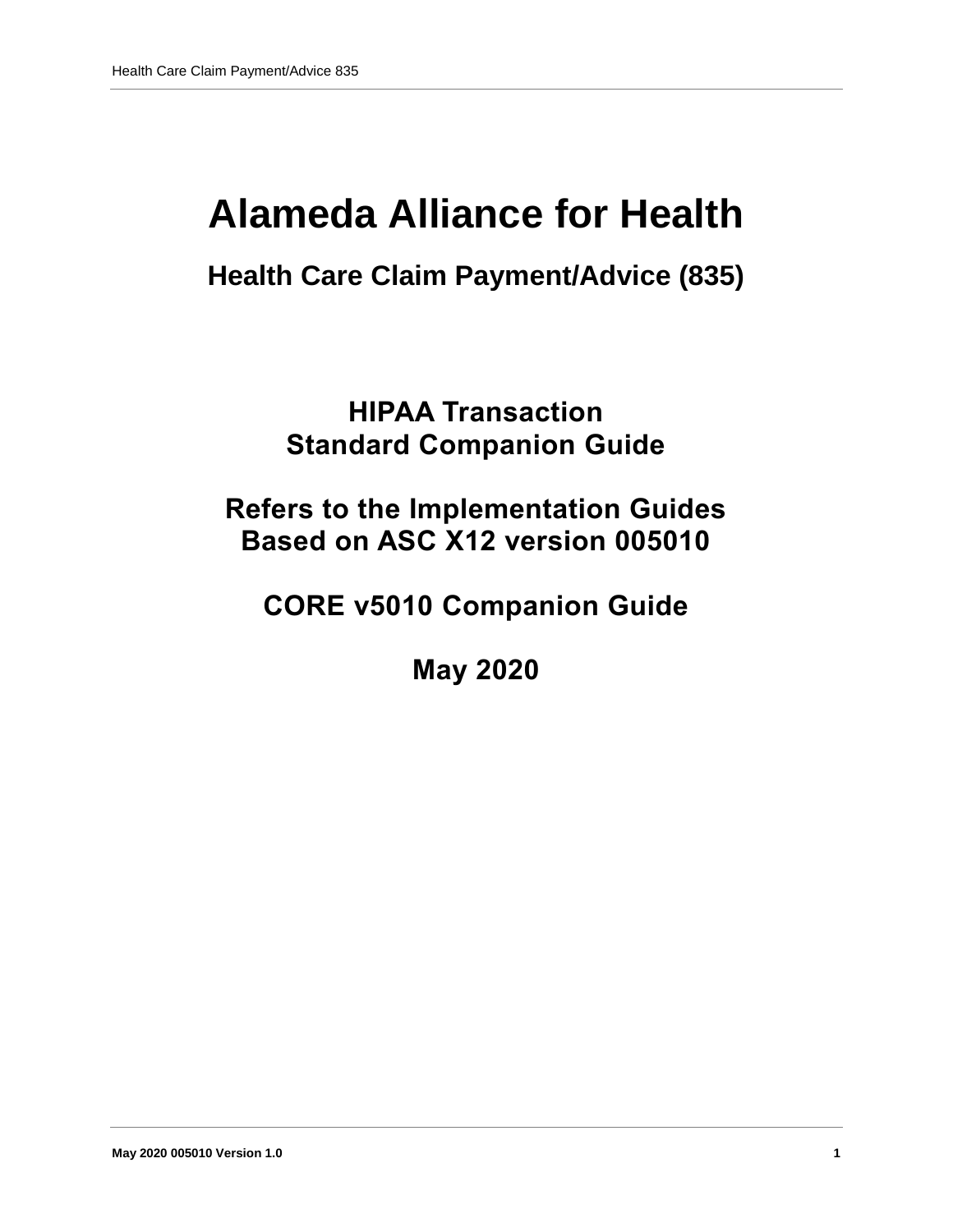### **Disclosure Statement**

This document is Copyright © 2015 by Alameda Alliance for Health. All rights reserved. It may be freely redistributed in its entirety provided that this copyright notice is not removed. It may not be sold for profit or used in commercial documents without the written permission of the copyright holder. This document is provided "as is" without any express or implied warranty. Note that the copyright on the underlying ASC X12 Standards is held by DISA on behalf of ASC X12.

2020 © Companion Guide copyright by Alameda Alliance for Health All rights reserved. This document may not be copied.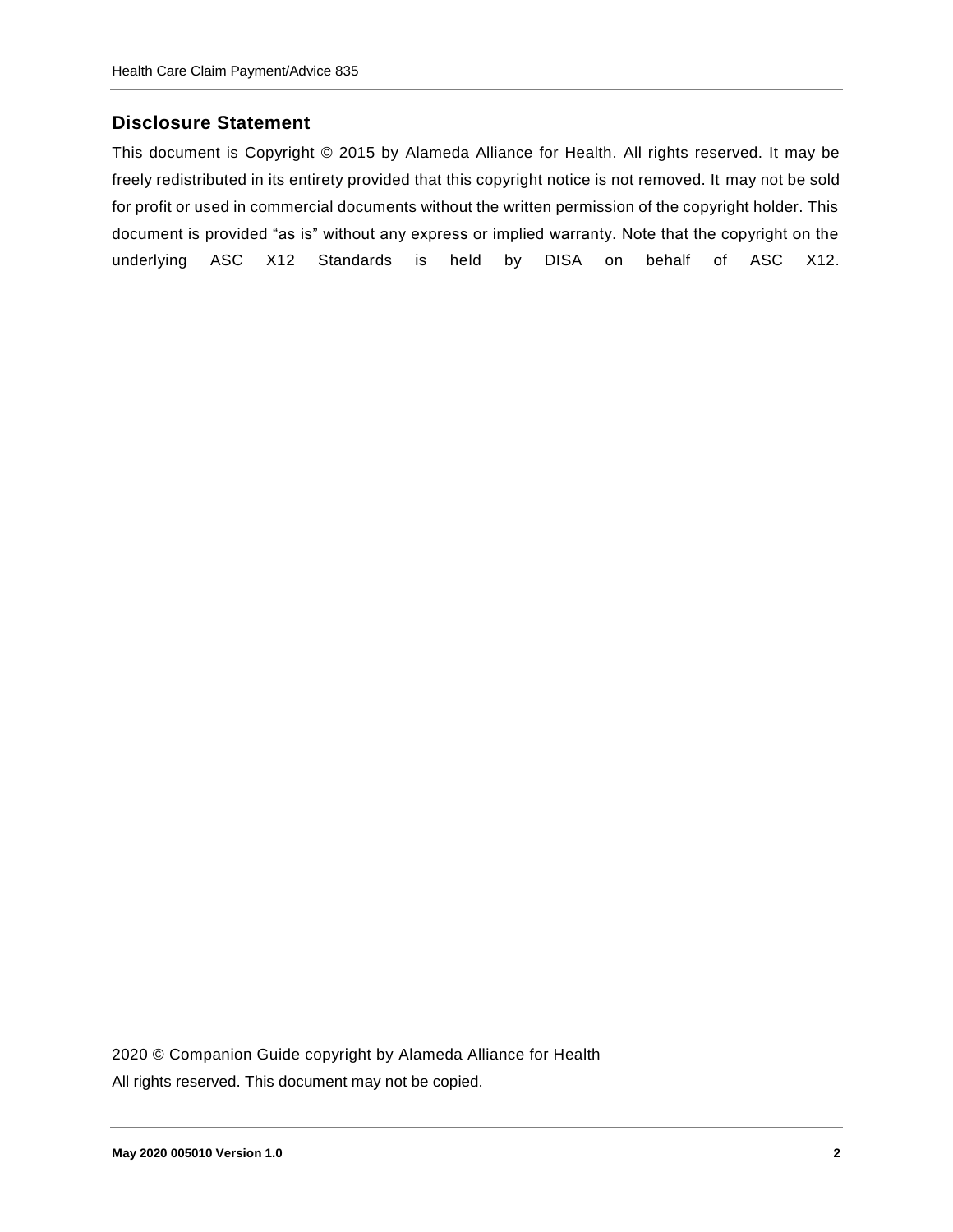#### **Preface**

This Companion Guide to the v5010 ASC X12N Implementation Guides and associated errata adopted under HIPAA clarifies and specifies the data content when exchanging electronically with Alameda Alliance for Health. Transmissions based on this companion guide, used in tandem with the v5010 ASC X12N Implementation Guides, are compliant with both ASC X12 syntax and those guides. This Companion Guide is intended to convey information that is within the framework of the ASC X12N Implementation Guides adopted for use under HIPAA. The Companion Guide is not intended to convey information that in any way exceeds the requirements or usages of data expressed in the Implementation Guides.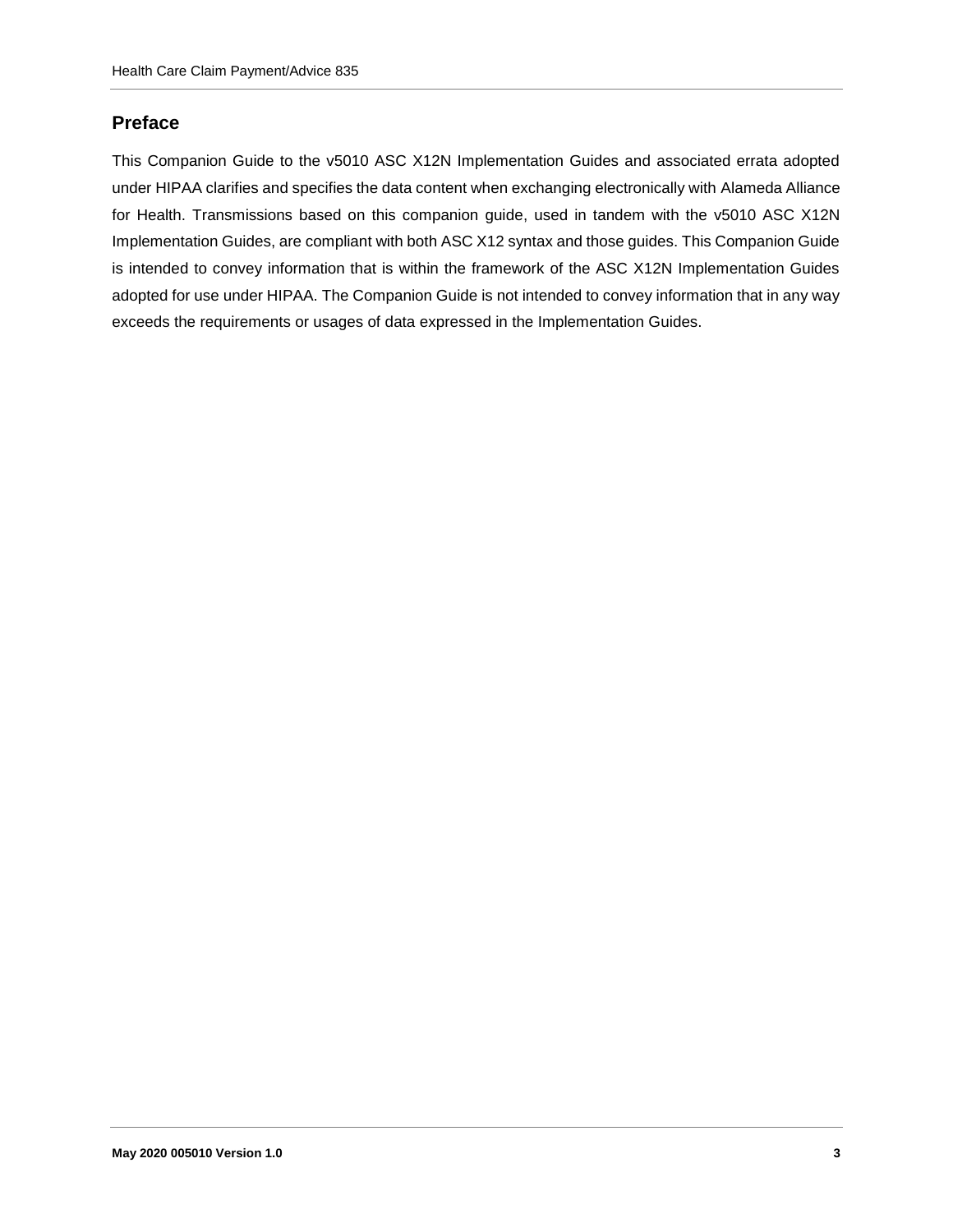# **Table of Contents**

| 8.1 999 - ACKNOWLEDGEMENT FOR HEALTH CARE INSURANCE 11 |                                                          |
|--------------------------------------------------------|----------------------------------------------------------|
|                                                        | <b>PAYER SPECIFIC BUSINESS RULES AND LIMITATIONS  11</b> |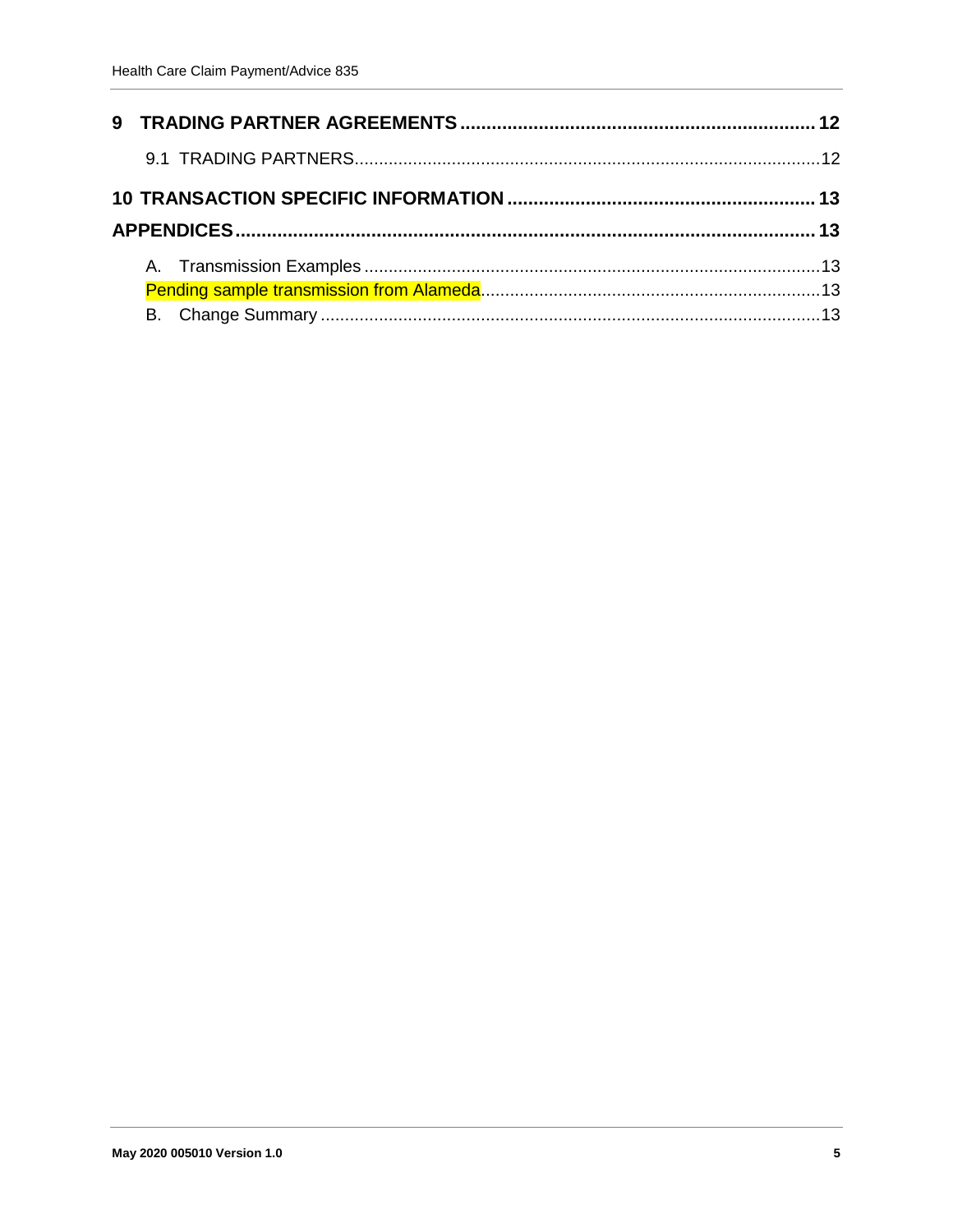# <span id="page-5-0"></span>**1 INTRODUCTION**

Under the Administrative Simplification provisions of the Health Insurance Portability and Accountability Act (HIPAA) of 1996, the Secretary of the Department of Health and Human Services (HHS) is directed to adopt standards to support the electronic exchange of administrative and financial health care transactions. The purpose of the Administrative Simplification portion of HIPAA is enable health information to be exchanged electronically and to adopt standards for those transactions.

### **1.1 SCOPE**

<span id="page-5-1"></span>This section specifies the appropriate and recommended use of the Companion Guide.

This companion guide is intended for Alameda Alliance for Health Trading Partners interested in exchanging HIPAA compliant X12 transactions with Alameda Alliance for Health. It is intended to be used in conjunction with X12N Implementation Guides and is not intended to contradict or exceed X12 standards. It is intended to be used to clarify the CORE rules. It contains information about specific Alameda Alliance for Health requirements for processing following X12N Implementation Guides:

- 005010X221A1, Health Care Claim Payment/Advice (835)

All instructions in this document are written using information known at the time of publication and are subject to change.

#### **1.2 OVERVIEW**

<span id="page-5-2"></span>The Health Insurance Portability and Accountability Act–Administration Simplification (HIPAAAS) requires Alameda Alliance for Health and all other covered entities to comply with the electronic data interchange standards for health care as established by the Secretary of Health and Human Services.

This guide is designed to help those responsible for testing and setting up electronic claim status transactions. Specifically, it documents and clarifies when situational data elements and segments must be used for reporting and identifies codes and data elements that do not apply to Alameda Alliance for Health. This guide supplements (but does not contradict) requirements in the ASC X12N 835 (version 005010X212) implementation. This information should be given to the provider's business area to ensure that claims status responses are interpreted correctly.

### **1.3 REFERENCES**

<span id="page-5-3"></span>This section specifies additional documents useful for the read. For example, the X12N Implementation Guides adopted under HIPAA that this document is a companion to.

ACS X12 Version 5010 TR3s:<http://store.x12.org/store/healthcare-5010-consolidated-guides>

CAQH/CORE:<http://www.caqh.org/COREv5010.php>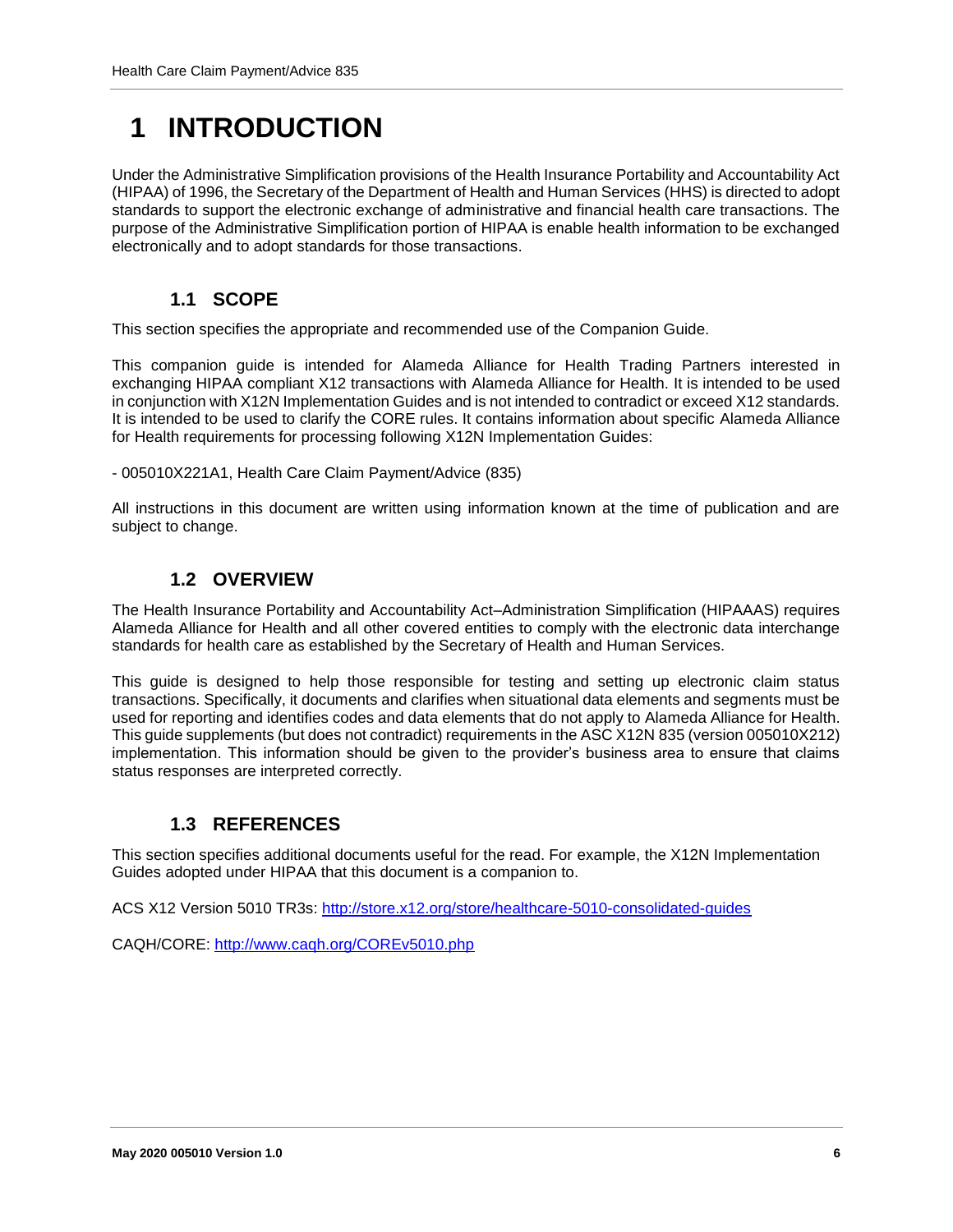# <span id="page-6-1"></span><span id="page-6-0"></span>**2 GETTING STARTED**

### **2.1 WORKING WITH ALAMEDA ALLIANCE FOR HEALTH**

For questions relating to the Alameda Alliance for Health 835/Health Care Claim Remittance Advice Transaction, or testing contact us at 510-373-5757 or e-mail your questions to EDISupport@AlamedaAlliance.org

### **2.2 TRADING PARTNER REGISTRATION**

<span id="page-6-3"></span><span id="page-6-2"></span>Please find the Trading Partner EDI Agreement form [here;](https://www.alamedaalliance.org/~/media/files/modules/publications/provider/edi%20enrollment_trading%20partner%20agreement.pdf) once this signed form is received from trading partner, on boarding trading partner includes configuring our system, providing SFTP credentials and guides, testing and then production implementation.

# **3 TESTING WITH THE PAYER**

After the trading partner setup is complete, they can test 835 transactions to the test environment. Alameda Alliance for Health notifies the provider after the successful completion of testing and prepares the provider for production status.

- During the testing process, Alameda Alliance for Health examines test transactions for required elements, and also ensures that the trading partner gets a response during the testing mode.
- When the trading partner is ready to receive 835 transactions from production mailbox, they must notify Alameda Alliance for Health Provider Services. Provider Services then moves the submitter to the production environment.
- The trading partner mailbox name remains the same when moving from test to production. Changing passwords is optional upon submitter's request to the Provider Services Team.

### <span id="page-6-4"></span>**4 CONNECTIVITY WITH THE PAYER/COMMUNICATIONS**

### <span id="page-6-6"></span><span id="page-6-5"></span>**4.1 PROCESS FLOWS**

#### **4.1.1 Batch**

- **The user application submits an SOAP request at** <https://or.edifecs.com/mt1sp700> and MIME request at <https://or.edifecs.com/mt1mp700>
- Alameda Alliance for Health's system authenticates the user
- If the user is successfully authorized, all 835s available for the requested trading partner will be delivered. If the user is unauthorized then and unauthorized response is returned.
- **If the user is submitting acknowledgement data and the user is successfully** authorized, an HTTP 202 OK status is returned to the user indicating that the batch transaction has been accepted for processing.

### <span id="page-6-8"></span><span id="page-6-7"></span>**4.2 TRANSMISSION ADMINISTRATIVE PROCEDURES**

#### **4.2.1 Structure Requirements**

Batch 835 requests are limited to 1 pickup request per transmission.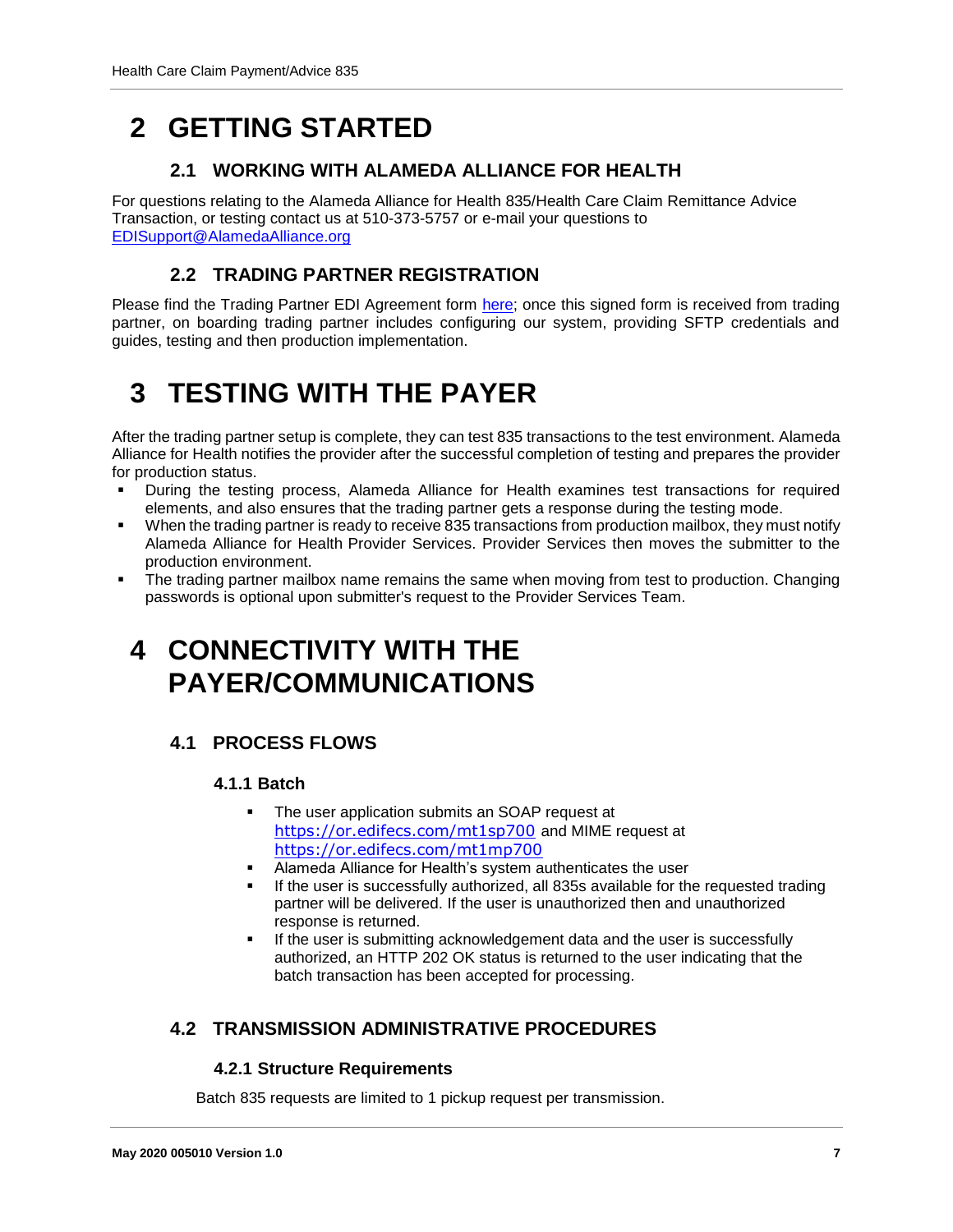### **4.3 RE-TRANSMISSION PROCEDURE**

<span id="page-7-0"></span>If the HTTP post reply message is not received within the 60-second response period, the user's CORE compliant system should send a duplicate transaction no sooner than 90 seconds after the original attempt was sent.

If no response is received after the second attempt, the user's CORE compliant system should submit no more than five duplicate transactions within the next 15 minutes. If the additional attempts result in the same timeout termination, the user's CORE compliant system should notify the user to contact the health plan or information source directly to determine if system availability problems exist or if there are known Internet traffic constraints causing the delay.

### **4.4 COMMUNICATION PROTOCOL SPECIFICATIONS**

<span id="page-7-1"></span>The following is a list of technical standards and versions for the SOAP envelope and claim status payload:

- HTTP Version 1.1
- CSOAP Version 1.2
- SSL Version 3
- CAQH SOAP (Alameda Alliance for Health supports the use of HTTP SOAP + WSDL envelope standards as identified in CAQH CORE Phase III Connectivity standards)

The following is a list of technical standards and versions for the HTTP MIME multipart envelope and claim status payload:

- HTTP Version 1.1
- SSL Version 3.0
- MIME Version 1.0
- CAQH MIME (Alameda Alliance for Health supports the use of MIME Multipart envelope standards as identified in CAQH CORE Phase III Connectivity standards)

| <b>Message Specifications for</b><br><b>SOAP Envelope Element</b> | <b>Specification</b>                                   |
|-------------------------------------------------------------------|--------------------------------------------------------|
| PayloadType                                                       | 005010X221A1 Health Care<br>Claim Payment/Advice (835) |
| ProcessingMode                                                    | <b>Batch</b>                                           |
| SenderID                                                          | 943216947                                              |
| ReceiverID                                                        | As mutually agreed by Alameda<br>Alliance for Health   |
| Certificate Version                                               | Username Password                                      |

#### **4.5 PASSWORDS**

<span id="page-7-2"></span>The Servicedesk is responsible for password assignment and resets. For any information or queries, please contact at 510-747-4520 or email us at [ITServiceDesk@alamedaalliance.org](mailto:ITServiceDesk@alamedaalliance.org)

### **4.6 MAINTENANCE SCHEDULE**

<span id="page-7-3"></span>The systems used by the 835 transaction have a standard maintenance schedule of Sunday 10PM to 12AM PST. The systems are unavailable during this time. Email notifications will be sent notifying submitters of unscheduled system outages.

# <span id="page-7-4"></span>**5 CONTACT INFORMATION**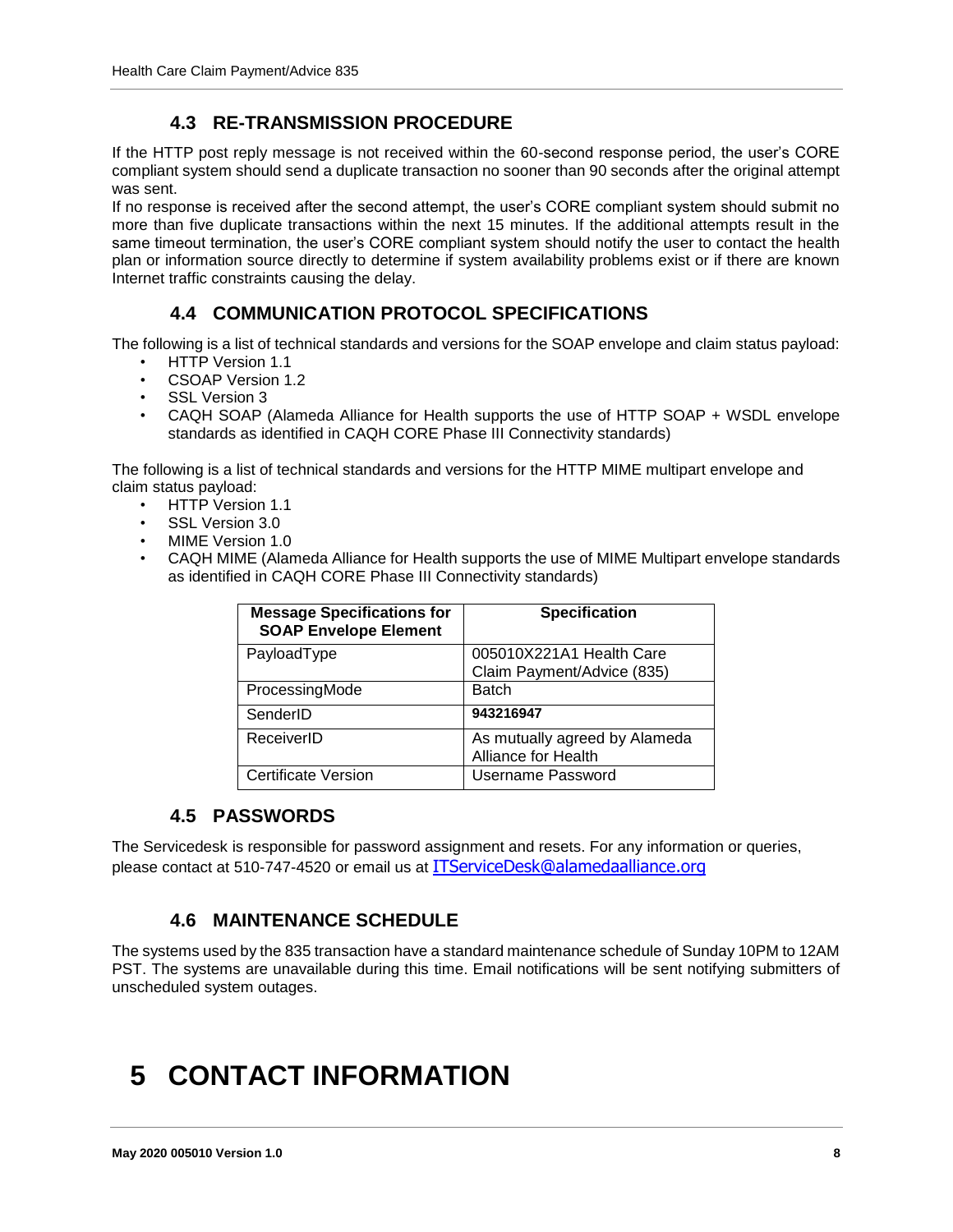<span id="page-8-0"></span>The following sections provide contact information for any questions regarding HIPAA, 835 transaction, and documentation or testing.

### **5.1 EDI CUSTOMER SERVICE**

<span id="page-8-1"></span>For 835 Transaction related Questions Contact at 510-373-5757 or [edisupport@alamedaalliance.org](mailto:ec@hpsm.org)

### **5.2 EDI TECHNICAL ASSISTANCE**

<span id="page-8-2"></span>Contact at 510-747-4520 or [ITServiceDesk@alamedaalliance.org](mailto:ITServiceDesk@alamedaalliance.org)

#### **5.3 PROVIDER SERVICE NUMBER**

<span id="page-8-3"></span>Contact at 510-747-4510 or providerservices@alamedaalliance.org

#### **5.4 APPLICABLE WEBSITES/E-MAIL**

Website URL: [www.alamedaalliance.org;](http://www.alamedaalliance.org/) Call us @: 510-373-5757 or [Alameda Alliance Contact Form](https://www.alamedaalliance.org/contact-us)

## <span id="page-8-4"></span>**6 CONTROL SEGMENTS/ENVELOPES**

### **6.1 ISA-IEA**

<span id="page-8-5"></span>The ISA segment terminator, which immediately follows the component element separator, must consist of only one character code. This same character code must be used as the segment terminator for each segment in the ISA-IEA segment set.

Files must contain a single ISA-IEA per transaction.

- Incoming:
- ANSI 835 batch pickup requests do not contain inbound ISA data.
- Outgoing:

| <b>Segment Name</b>                        | <b>Segment</b><br>ID | R/O | No. of<br>Char | Value                                        | <b>Remarks</b>                                      |
|--------------------------------------------|----------------------|-----|----------------|----------------------------------------------|-----------------------------------------------------|
| <b>Authorization Information Qualifier</b> | ISA01                | R   | $\overline{c}$ | 00                                           | 00 - No Authorization<br><b>Information Present</b> |
| Authorization Information                  | ISA02                | R   | 10             | <spaces></spaces>                            | No Authorization Information<br>Present             |
| Security Information Qualifier             | ISA03                | R   | 2              | 00                                           | 00 - No Security Information<br>Present             |
| Security Information/ Password             | ISA04                | R   | 10             | <spaces></spaces>                            | No Security Information<br>Present                  |
| Interchange ID Qualifier                   | ISA05                | R   | 2              | 30                                           | Sender Qualifier                                    |
| Interchange Sender ID                      | ISA06                | R   | 15             | 943216947                                    | Sender's Identification<br><b>Number</b>            |
| Interchange ID Qualifier                   | ISA07                | R   | 2              | <30>                                         |                                                     |
| Interchange Receiver ID/Trading            | ISA08                | R   | 15             | <receiver tax<="" td=""><td></td></receiver> |                                                     |
| Interchange Date                           | ISA09                | R   | 6              | <yyyymmdd></yyyymmdd>                        | Date of the interchange in<br><b>YYMMDD</b> format  |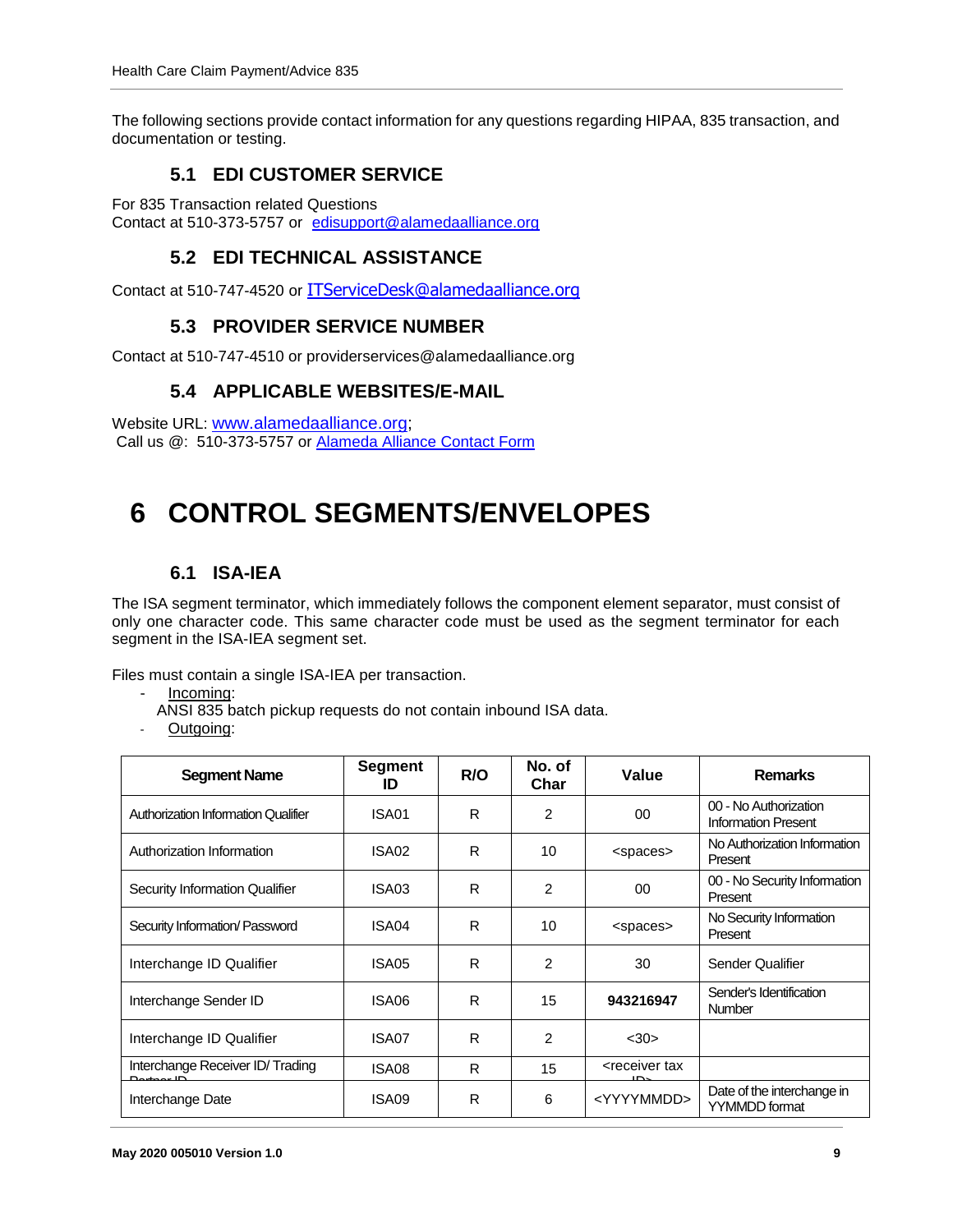| Interchange Time                                  | ISA <sub>10</sub> | R | 4 | <hhmm></hhmm>                             | Time of the interchange in<br><b>HHMM</b> format                                |
|---------------------------------------------------|-------------------|---|---|-------------------------------------------|---------------------------------------------------------------------------------|
| <b>Repetition Separator</b>                       | ISA11             | R |   | ^ (is a typical<br>separator<br>received) |                                                                                 |
| Interchange Control Version Number                | ISAI2             | R | 5 | 00501                                     | Version number                                                                  |
| Interchange Control<br>Number/Last Control Number | ISA <sub>13</sub> | R | 9 | <auto-<br>generated&gt;</auto-<br>        | Assigned by the interchange<br>sender, must be associated<br>with IEA02 segment |
| Acknowledgement Request                           | ISA <sub>14</sub> | R |   | 0                                         | 0 - No Acknowledgement<br>Requested                                             |
| Usage Indicator                                   | ISA <sub>15</sub> | R |   | $<$ T or P $>$                            | T-test data; P-production<br>data                                               |
| Separator                                         | ISA <sub>16</sub> | R |   | <any></any>                               | <b>ASCII Value. Component</b><br>element separator                              |

| <b>Segment Name</b>                     | Segment<br>ID | R/O | No. of<br>Char | Value | <b>Remarks</b>                                           |
|-----------------------------------------|---------------|-----|----------------|-------|----------------------------------------------------------|
| Number of Included Functional<br>Groups | IEA01         | R   |                |       |                                                          |
| Interchange Control Number              | IEA02         | R   | 9              |       | Must match the<br>Interchange Control<br>Number in ISA13 |

### **6.2 GS-GE**

- <span id="page-9-0"></span>- Incoming:
- ANSI 835 batch pickup requests do not contain inbound GS data.
- **Outgoing**

| <b>Segment Name</b>                         | <b>Segment</b><br>ID | R/O | No. of<br>Char | Value                             | <b>Remarks</b>                                                                            |
|---------------------------------------------|----------------------|-----|----------------|-----------------------------------|-------------------------------------------------------------------------------------------|
| <b>Functional Identifier Code</b>           | GS01                 | R   | 2              | <b>HP</b>                         |                                                                                           |
| <b>Application Senders Code</b>             | GS02                 | R   | 2/15           | 943216947                         |                                                                                           |
| <b>Application Receivers Code</b>           | G503                 | R   | 2/15           | <receiver tax<br="">ID</receiver> |                                                                                           |
| Date                                        | G504                 | R   | 8              | <ccyymmdd></ccyymmdd>             | Functional Group creation<br>date in CCYYMMDD<br>format                                   |
| Time                                        | GS05                 | R   | 4/8            |                                   | $<$ HHMM $>$                                                                              |
| <b>Group Control Number</b>                 | GS06                 | R   | 9              |                                   | Assigned and maintained<br>by the sender, must be<br>associated with GE02<br>segment GS06 |
| Responsible Agency Code                     | <b>GS07</b>          | R   | $\overline{2}$ | X                                 | <b>Accredited Standards</b><br>Committee X12                                              |
| Version/Release/Industry Identifier<br>Code | GS <sub>08</sub>     | R   | 12             | 005010X221A1                      | Transaction version                                                                       |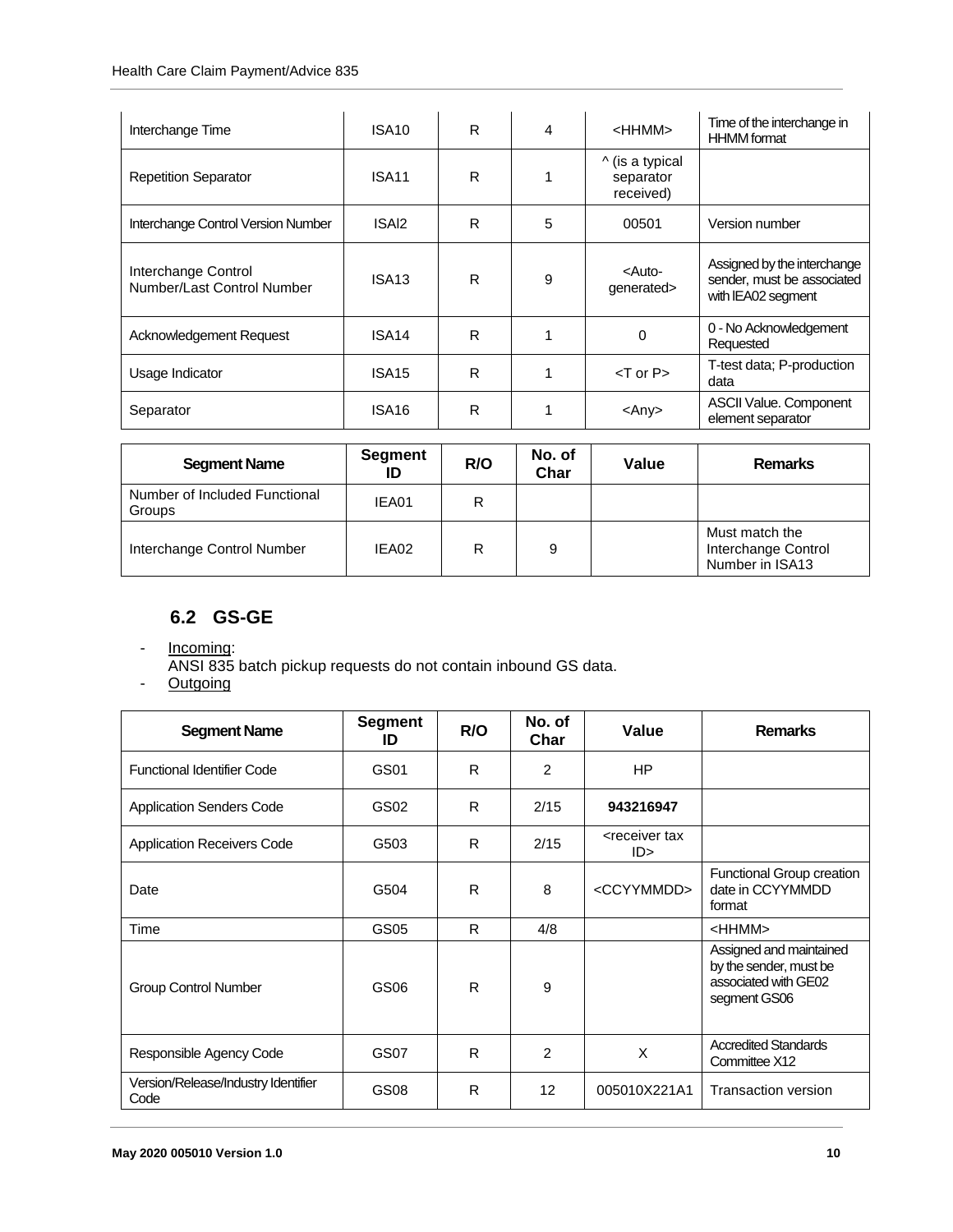### **6.3 ST-SE**

<span id="page-10-0"></span>Each 835 delivered as a result of a batch request may contain multiple ST/SE groupings per payment within a given ISA/IEA envelope.

## <span id="page-10-1"></span>**7 PAYER SPECIFIC BUSINESS RULES AND LIMITATIONS**

#### **7.1 Local Procedure Codes**

Local procedure codes sent on claims will be cross walked to HIPAA compliant CPT/HCPCS codes for electronic remittance advice reporting. Crosswalks are available from Provider Services. See contact information above.

## <span id="page-10-2"></span>**8 ACKNOWLEDGEMENTS AND/OR REPORTS**

#### **8.1 999 – ACKNOWLEDGEMENT FOR HEALTH CARE INSURANCE**

<span id="page-10-4"></span><span id="page-10-3"></span>Alameda Alliance for Health supports the 999 functional Acknowledgement.

#### **8.2 TA1 - INTERCHANGE ACKNOWLEDGEMENT REQUEST**

Alameda Alliance for Health supports the Interchange Acknowledgement Request (TA1) when any issues at ISA level.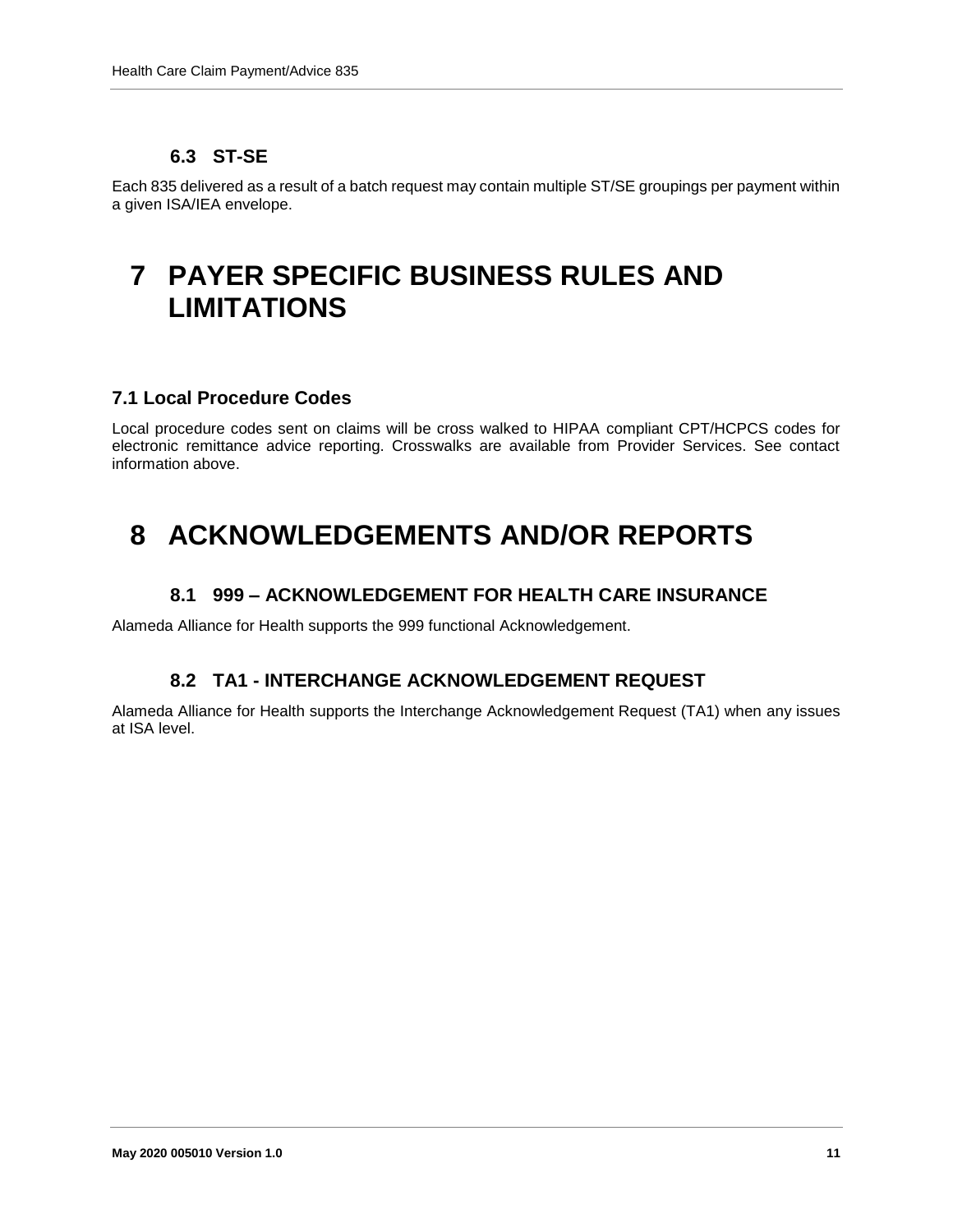# <span id="page-11-0"></span>**9 TRADING PARTNER AGREEMENTS**

This section contains general information concerning Trading Partner Agreements (TPA). An actual TPA may optionally be included in an appendix.

### **9.1 TRADING PARTNERS**

<span id="page-11-1"></span>An EDI Trading Partner is defined as any Alameda Alliance for Health customer (provider, billing service, software vendor, employer group, financial institution, etc.) that transmits to, or receives electronic data from Alameda Alliance for Health.

Alameda Alliance for Health uses request through Provider services to register new partners and agreement/set-up forms to process electronic transactions.